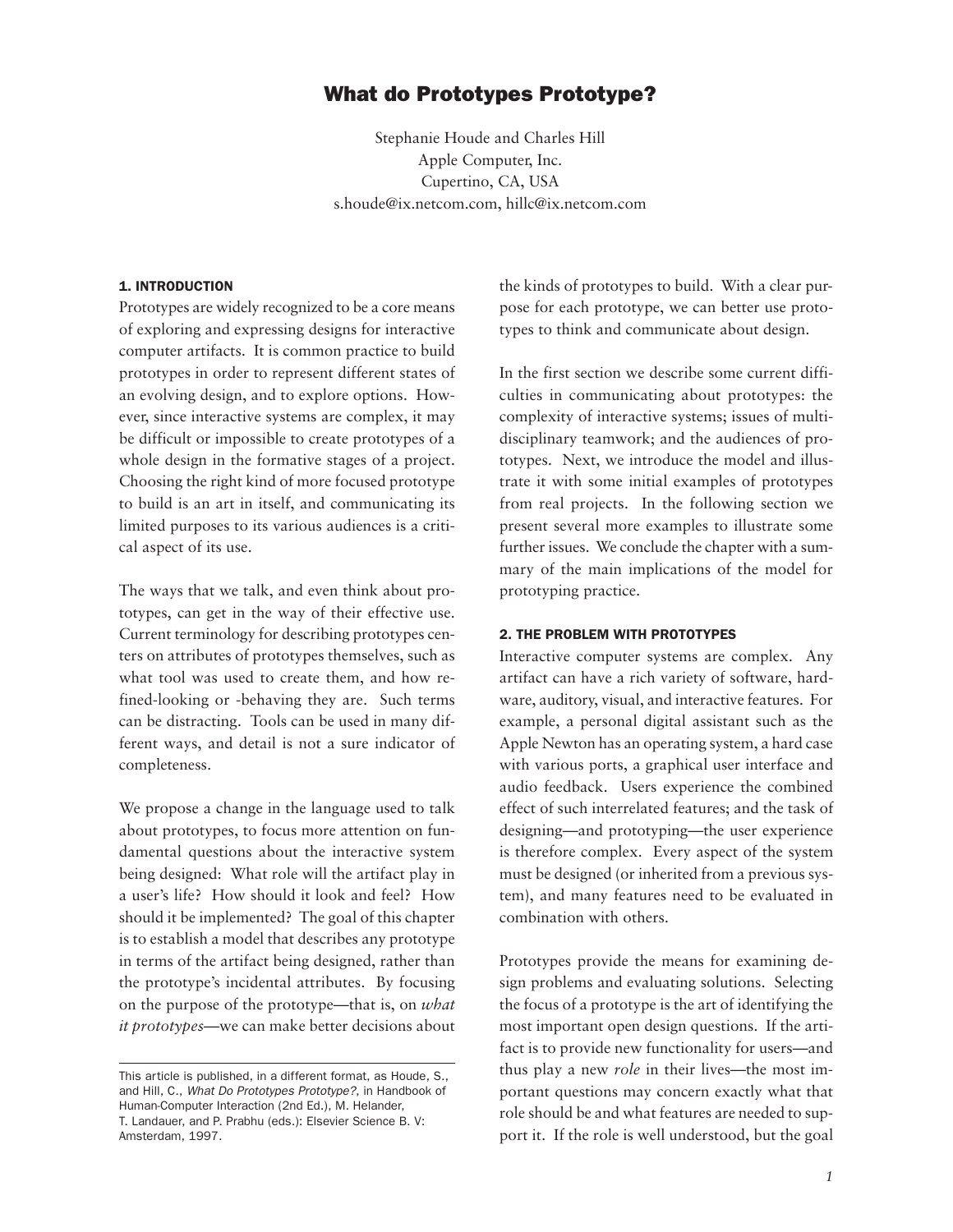of the artifact is to present its functionality in a novel way, then prototyping must focus on how the artifact will *look and feel*. If the artifact's functionality is to be based on a new technique, questions of how to *implement* the design may be the focus of prototyping efforts.

Once a prototype has been created, there are several distinct audiences that designers discuss prototypes with. They are: the intended *users* of the artifact being designed; their *design teams*; and the supporting *organizations* that they work within (Erickson, 1995). Designers evaluate their options with their own team by critiquing prototypes of alternate design directions. They show prototypes to users to get feedback on evolving designs. They show prototypes to their supporting organizations (such as project managers, business clients, or professors) to indicate progress and direction.

It is difficult for designers to communicate clearly about prototypes to such a broad audience. It is challenging to build prototypes which produce feedback from users on the most important design questions. Even communication among designers requires effort due to differing perspectives in a multidisciplinary design team. Limited understanding of design practice on the part of supporting organizations makes it hard for designers to explain their prototypes to them. Finally, prototypes are not selfexplanatory: looks can be deceiving. Clarifying what aspects of a prototype correspond to the eventual artifact—and what don't—is a key part of successful prototyping.

# 2.1 What is a prototype?

Designing interactive systems demands collaboration between designers of many different disciplines (Kim, 1990). For example, a project might require the skills of a programmer, an interaction designer, an industrial designer, and a project manager. Even the term "prototype" is likely to be ambiguous on such a team. Everyone has a different expectation of what a prototype is. Industrial designers call a molded foam model a prototype. Interaction designers refer to a simulation of on-screen appearance and behavior as a prototype. Programmers call a test program a prototype. A user studies expert may call a storyboard, which shows a scenario of something being used, a prototype.

The organization supporting a design project may have an overly narrow expectation of what a prototype is. Shrage (1996) has shown that organizations develop their own "prototyping cultures" which may cause them to consider only certain kinds of prototypes to be valid. In some organizations, only prototypes which act as proof that an artifact can be produced are respected. In others, only highly detailed representations of look and feel are well understood.

Is a brick a prototype? The answer depends on how it is used. If it is used to represent the weight and scale of some future artifact, then it certainly is: it prototypes the weight and scale of the artifact. This example shows that prototypes are not necessarily self-explanatory. What is significant is not what media or tools were are used to create them, but *how they are used by a designer* to explore or demonstrate some aspect of the future artifact.

# 2.2 Current terminology

Current ways of talking about prototypes tend to focus on attributes of the prototype itself, such as which tool was used to create it (as in "C", "Director™", and "paper" prototypes); and on how finished-looking or -behaving a prototype is (as in "high-fidelity" and "low-fidelity" prototypes). Such characterizations can be misleading because the capabilities and possible uses of tools are often misunderstood and the significance of the level of finish is often unclear, particularly to non-designers.

Tools can be used in many different ways. Sometimes tools which have high-level scripting languages (like HyperCard™), rather than full programming languages (like C), are thought to be unsuitable for producing user-testable prototypes. However, Ehn and Kyng (1991) have shown that even prototypes made of cardboard are very useful for user testing. In the authors' experience, no one tool supports iterative design work in all of the important areas of investigation. To design well, designers must be willing to use different tools for different prototyping tasks; and to team up with other people with complementary skills.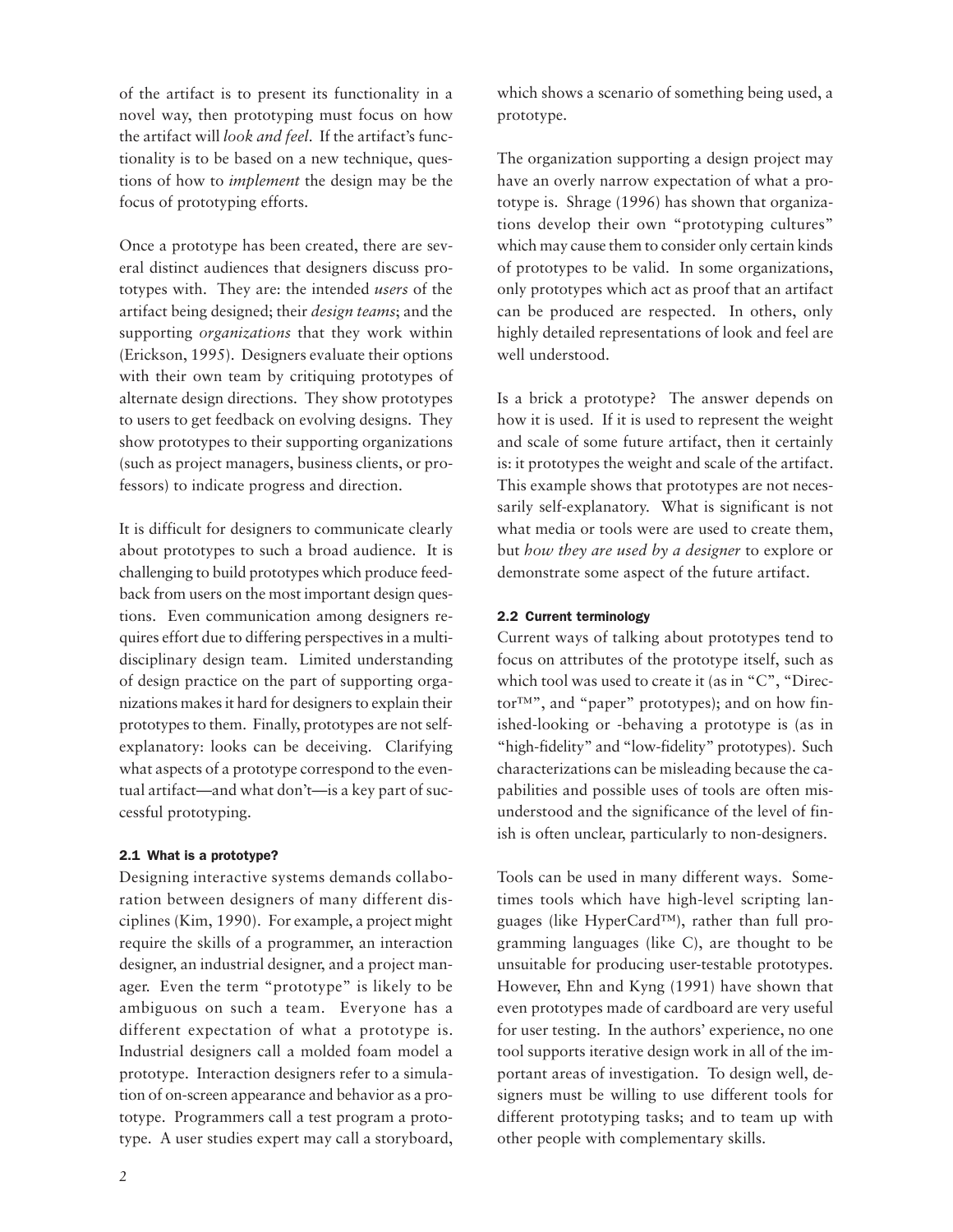Finished-looking (or -behaving) prototypes are often thought to indicate that the design they represent is near completion. Although this may sometimes be the case, a finished-looking prototype might be made early in the design process (e.g., a 3D concept model for use in market research), and a rough one might be made later on (e.g., to emphasize overall structure rather than visual details in a user test). Two related terms are used in this context: "resolution" and "fidelity". We interpret resolution to mean "amount of detail", and fidelity to mean "closeness to the eventual design". It is important to recognize that the degree of visual and behavioral refinement of a prototype does not necessarily correspond to the solidity of the design, or to a particular stage in the process.

# 3. A MODEL OF WHAT PROTOTYPES PROTOTYPE 3.1 Definitions

Before proceeding, we define some important terms. We define *artifact* as the interactive system being designed. An artifact may be a commercially released product or any end-result of a design activity such as a concept system developed for research purposes. We define *prototype* as any representation of a design idea, regardless of medium. This includes a preexisting object when used to answer a design question. We define *designer* as anyone who creates a prototype in order to design, regardless of job title.

# 3.2 The model

The model shown in Figure 1 represents a threedimensional space which corresponds to important aspects of the design of an interactive artifact. We define the dimensions of the model as *role*; *look and feel*; and *implementation*. Each dimension corresponds to a class of questions which are salient to the design of any interactive system. "Role" refers to questions about the function that an artifact serves in a user's life—the way in which it is useful to them. "Look and feel" denotes questions about the concrete sensory experience of using an artifact—what the user looks at, feels and hears while using it. "Implementation" refers to questions about the techniques and components through which an artifact performs its function—the "nuts and bolts" of how it actually works. The triangle is drawn askew to emphasize that no one dimension is



Figure 1. A model of what prototypes prototype.

inherently more important than any other.

### Goal of the model

Given a design problem (of any scope or size), designers can use the model to separate design issues into three classes of questions which frequently demand different approaches to prototyping. Implementation usually requires a working system to be built; look and feel requires the concrete user experience to be simulated or actually created; role requires the context of the artifact's use to be established. Being explicit about what design questions must be answered is therefore an essential aid to deciding what kind of prototype to build. The model helps visualize the focus of exploration.

# **Markers**

A prototype may explore questions or design options in one, two or all three dimensions of the model. In this chapter, several prototypes from real design projects are presented as examples. Their relationship to the model is represented by a marker on the triangle. This is a simple way to put the purpose of any prototype in context for the designer and their audiences. It gives a global sense of what the prototype is intended to explore; and equally important, what it does not explore.

It may be noted that the triangle is a relative and subjective representation. A location toward one corner of the triangle implies simply that *in the designer's own judgment*, more attention is given to the class of questions represented by that corner than to the other two.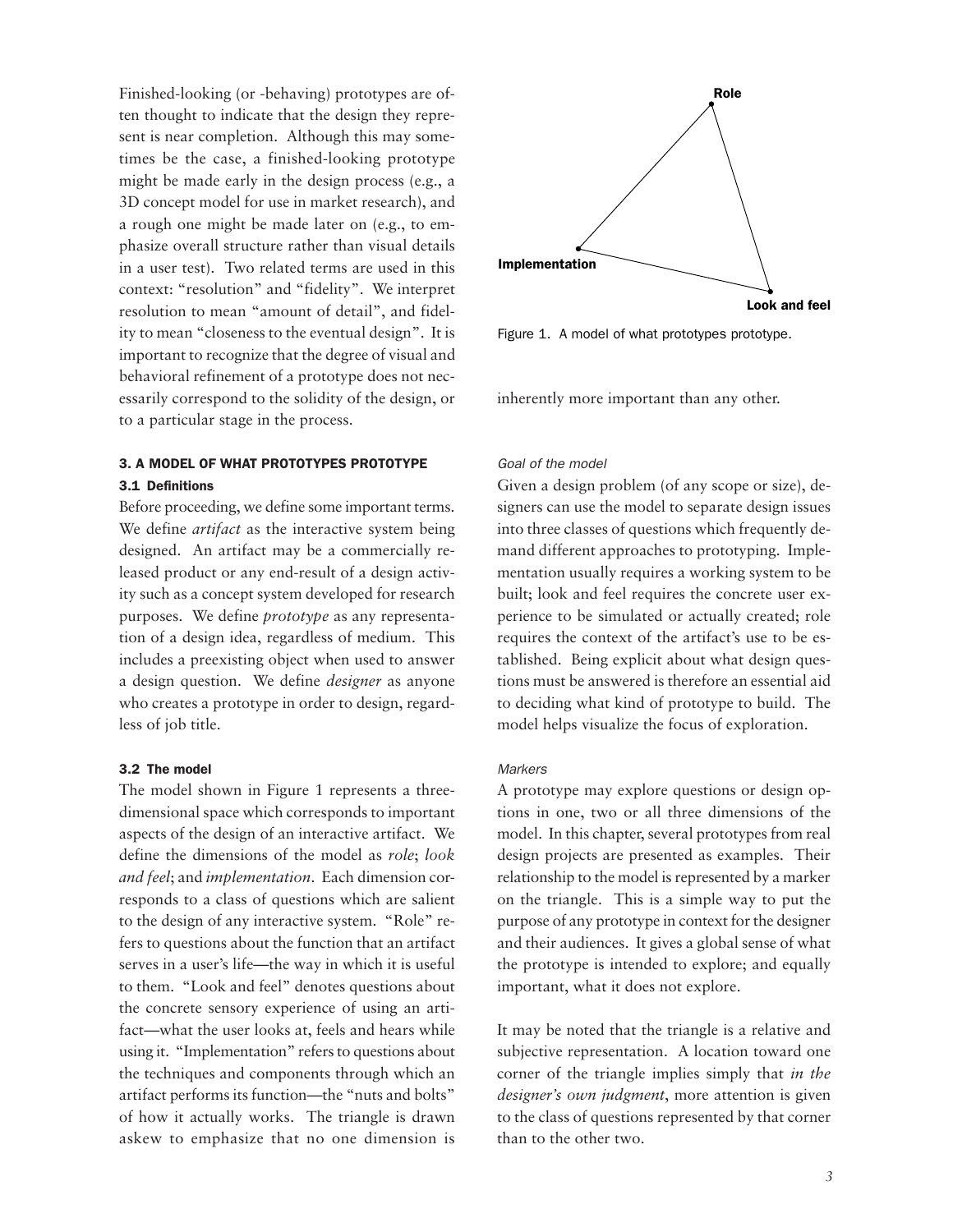

Figure 2. Relationship of three prototypes (Examples 1-3) to the model. Example 1. Role prototype for 3D space-planning

### 3.3 Three prototypes of one system

The model is best explained further through an example from a real project. The three prototypes shown in Examples 1-3 were created during the early stages of development of a 3D space-planning application (Houde, 1992).

The goal of the project was to design an example of a 3D application which would be accessible to a broad range of nontechnical users. As such it was designed to work on a personal computer with an ordinary mouse. Many prototypes were created by different members of the multi-disciplinary design team during the project.

The prototype shown in Example 1 was built to show how a user might select furniture from an online catalog and try it out in an approximation of their own room. It is an interactive slide show which the designer operated by clicking on key areas of the rough user interface. The idea that virtual spaceplanning would be a helpful task for nontechnical users came from user studies. The purpose of the prototype was to quickly convey the proposed role of the artifact to the design team and members of the supporting organization.

Since the purpose of the prototype was primarily to explore and visualize an example of the role of the future artifact, its marker appears very near the role corner of the model in Figure 2. It is placed a little toward the look and feel corner because it also explored user interface elements in a very initial form.



application [E1 Houde 1990].

One of challenges of the project was to define an easy-to-use direct manipulation user interface for moving 3D objects with an ordinary 2D mouse cursor. User testing with a foam-core model showed that the most important manipulations of a spaceplanning task were sliding, lifting, and turning furniture objects. Example 2 shows a picture of a prototype which was made to test a user interface featuring this constrained set of manipulations. Clicking once on the chair object caused its bounding box to appear. This "handle box" offered handshaped controls for lifting and turning the box and chair (as if the chair was frozen inside the box). Clicking and dragging anywhere on the box allowed the unit to slide on a 3D floor. The prototype was built using Macromedia Director (a high level animation and scripting tool.) It was made to work only with the chair data shown: a set of images predrawn for many angles of rotation.



Example 2. Look-and-feel prototype for 3D spaceplanning application [E2 Houde 1990].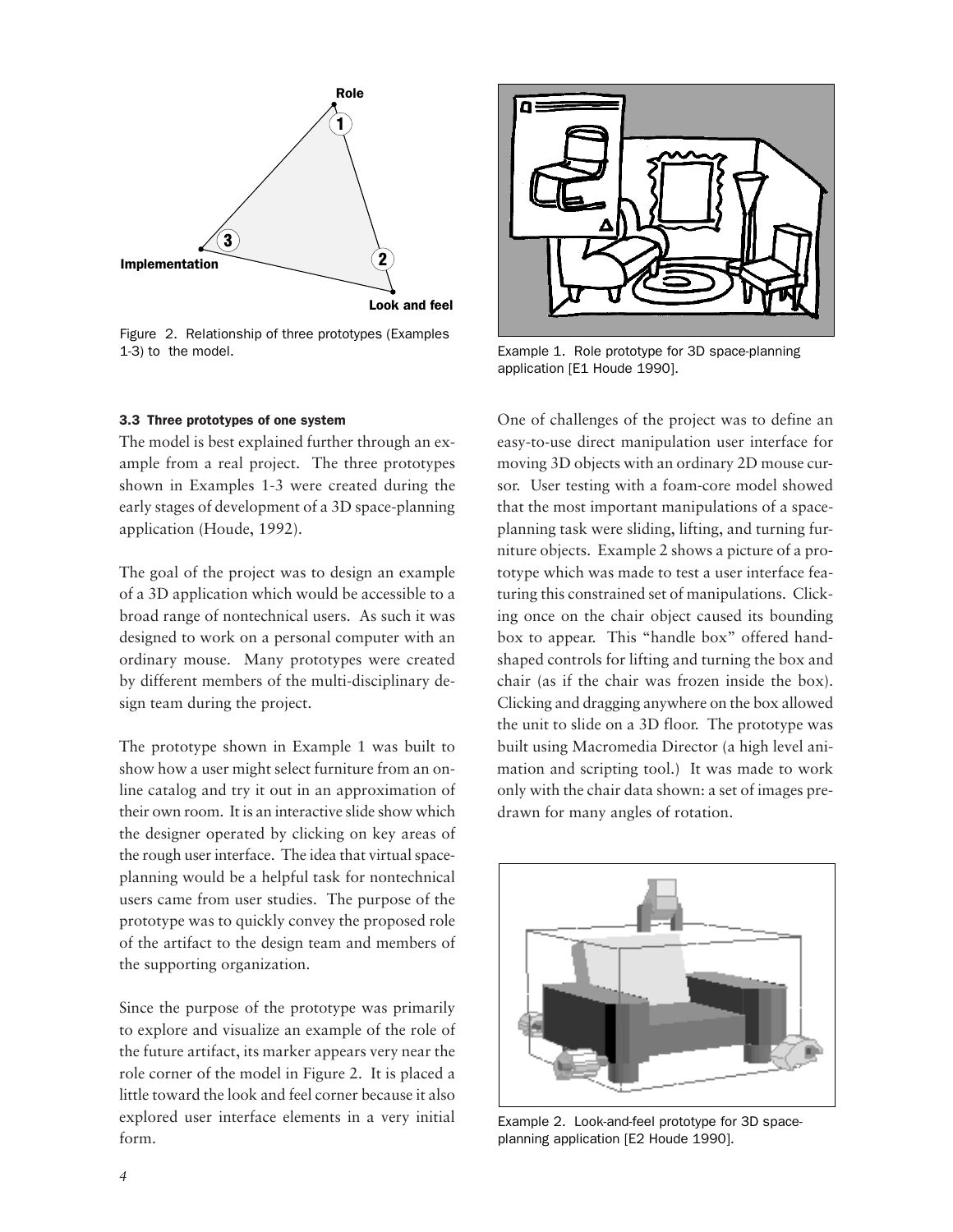

Example 3. Implementation prototype for 3D spaceplanning application [E3 Chen 1990].

The purpose of Example 2 was to get feedback from users as quickly as possible as to whether the look and feel of the handle box user interface was promising. Users of the prototype were given tasks which encouraged them to move the chair around a virtual room. Some exploration of role was supported by the fact that the object manipulated was a chair, and space-planning tasks were given during the test. Although the prototype was interactive, the programming that made it so did not seriously explore how a final artifact with this interface might be implemented. It was only done in service of the look and feel test. Since the designer primarily explored the look and feel of the user interface, this prototype's marker is placed very near the look and feel corner of the model in Figure 2.

A technical challenge of the project was figuring out how to render 3D graphics quickly enough on equipment that end-users might have. At the time, it was not clear how much real time 3D interaction could be achieved on the Apple Macintosh™ IIfx computer—the fastest Macintosh then available. Example 3 shows a prototype which was built primarily to explore rendering capability and performance. This was a working prototype in which multiple 3D objects could be manipulated as in Example 2, and the view of the room could be changed to any perspective. Example 3 was made in a programming environment that best supported the display of true 3D perspectives during manipulation. It was used by the design team to determine what complexity of 3D scenes was reasonable to design for. The user interface elements shown on

the left side of the screen were made by the programmer to give himself controls for demonstrating the system: they were not made to explore the look and feel of the future artifact. Thus the primary purpose of the prototype was to explore how the artifact might be implemented. The marker for this example is placed near the implementation corner (Figure 2).

One might assume that the role prototype (Example 1) was developed first, then the look and feel prototype (Example 2), and finally the implementation prototype (Example 3): that is, in order of increasing detail and production difficulty. In fact, these three prototypes were developed almost in parallel. They were built by different design team members during the early stages of the project. No single prototype could have represented the design of the future artifact at that time. The evolving design was too fuzzy—existing mainly as a shared concept in the minds of the designers. There were also too many open and interdependent questions in every design dimension: role, look and feel, implementation.

Making separate prototypes enabled specific design questions to be addressed with as much clarity as possible. The solutions found became inputs to an integrated design. Answers to the rendering capability questions addressed by Example 3 informed the design of the role that the artifact could play (guiding how many furniture objects of what complexity could be shown). It also provided guiding constraints for the direct manipulation user interface (determining how much detail the handle forms could have). Similarly, issues of role addressed by Example 1 informed the implementation problem by constraining it: only a constrained set of manipulations was needed for a space-planning application. It also simplified the direct manipulation user interface by limiting the necessary actions and therefore controls which needed to be provided.

It was more efficient to wait on the results of independent investigations in the key areas of role, look and feel and implementation than to try to build a monolithic prototype that integrated all features from the start. After sufficient investigation in separate prototypes, the prototype in Example 3 began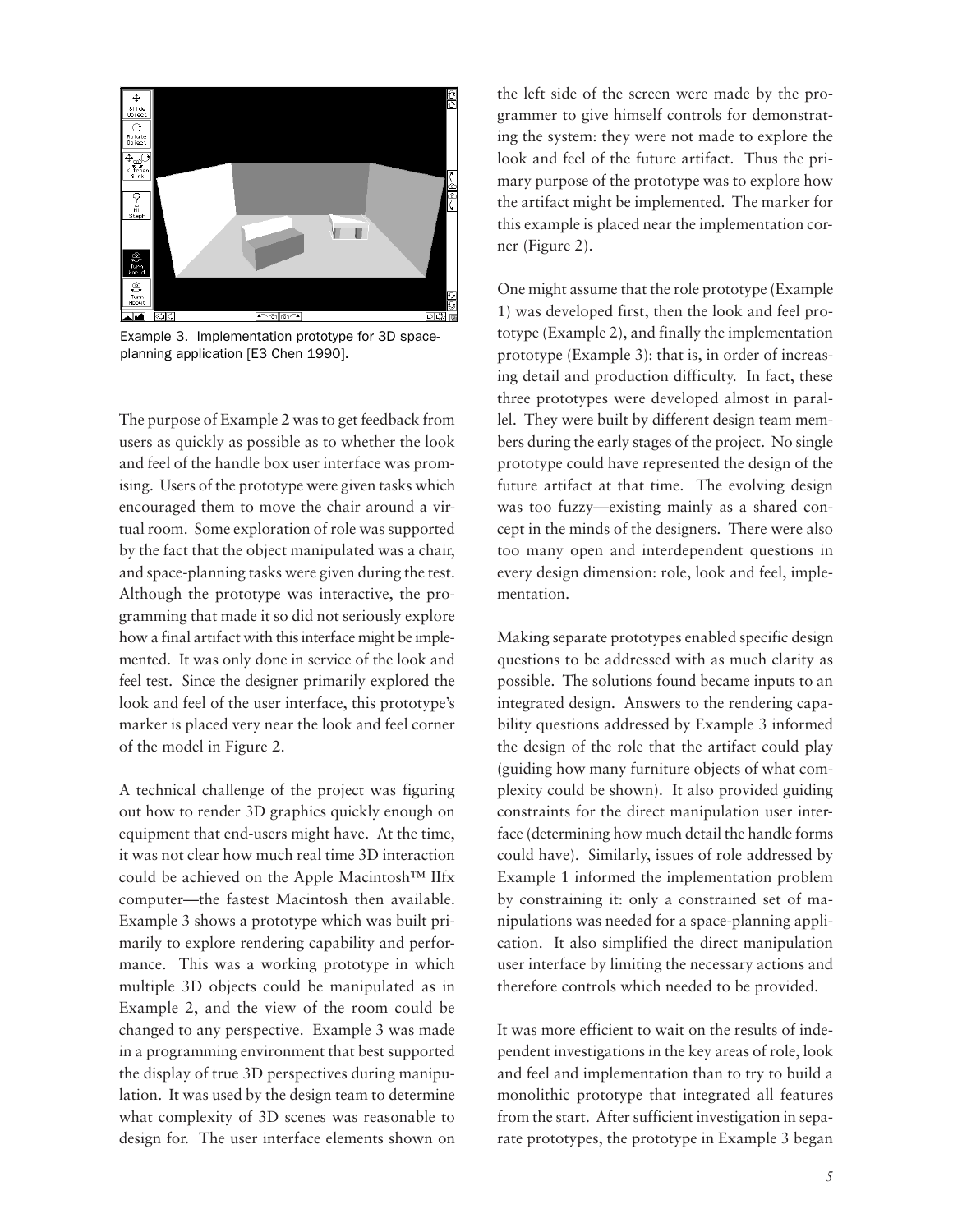

Figure 3. Four principal categories of prototypes on the model.

to evolve into an integrated prototype which could be described by a position at the center of our model. A version of the user interface developed in Example 2 was implemented in the prototype in Example 3. Results of other prototypes were also integrated. This enabled a more complete user test of features and user interface to take place.

This set of three prototypes from the same project shows how a design problem can be simultaneously approached from multiple points of view. Design questions of role, look and feel, and implementation were explored concurrently by the team with the three separate prototypes. The purpose of the model is to make it easier to develop and subsequently communicate about this kind prototyping strategy.

### 4. FURTHER EXAMPLES

In this section we present twelve more examples of prototypes taken from real projects, and discuss them in terms of the model. Examples are divided into four categories which correspond to the four main regions of the model, as indicated in Figure 3. The first three categories correspond to prototypes with a strong bias toward one of the three corners: *role*, *look and feel*, and *implementation* prototypes, respectively. *Integration* prototypes occupy the middle of the model: they explore a balance of questions in all three dimensions.

### 4.1 Role prototypes

Role prototypes are those which are built primarily to investigate questions of what an artifact could do for a user. They describe the functional-

ity that a user might benefit from, with little attention to how the artifact would look and feel, or how it could be made to actually work. Designers find such prototypes useful to show their design teams what the target role of the artifact might be; to communicate that role to their supporting organization; and to evaluate the role in user studies.

### A portable notebook computer

The paper storyboard shown in Example 4 was an early prototype of a portable notebook computer for students which would accept both pen and finger input. The scenario shows a student making notes, annotating a paper, and marking pages for later review in a computer notebook. The designer presented the storyboard to her design team to focus discussion on the issues of what functionality the notebook should provide and how it might be controlled through pen and finger interaction. In terms of the model, this prototype primarily explored the role of the notebook by presenting a rough task scenario for it. A secondary consideration was a rough approximation of the user interface. Its marker, shown in Figure 4, is therefore positioned near the role corner of the model and a little toward look and feel.

Storyboards like this one are considered to be effective design tools by many designers because they help focus design discussion on the role of an artifact very early on. However, giving them status as prototypes is not common because the medium is paper and thus seems very far from the medium of



Example 4. Storyboard for a portable notebook computer [E4 Vertelney 1990].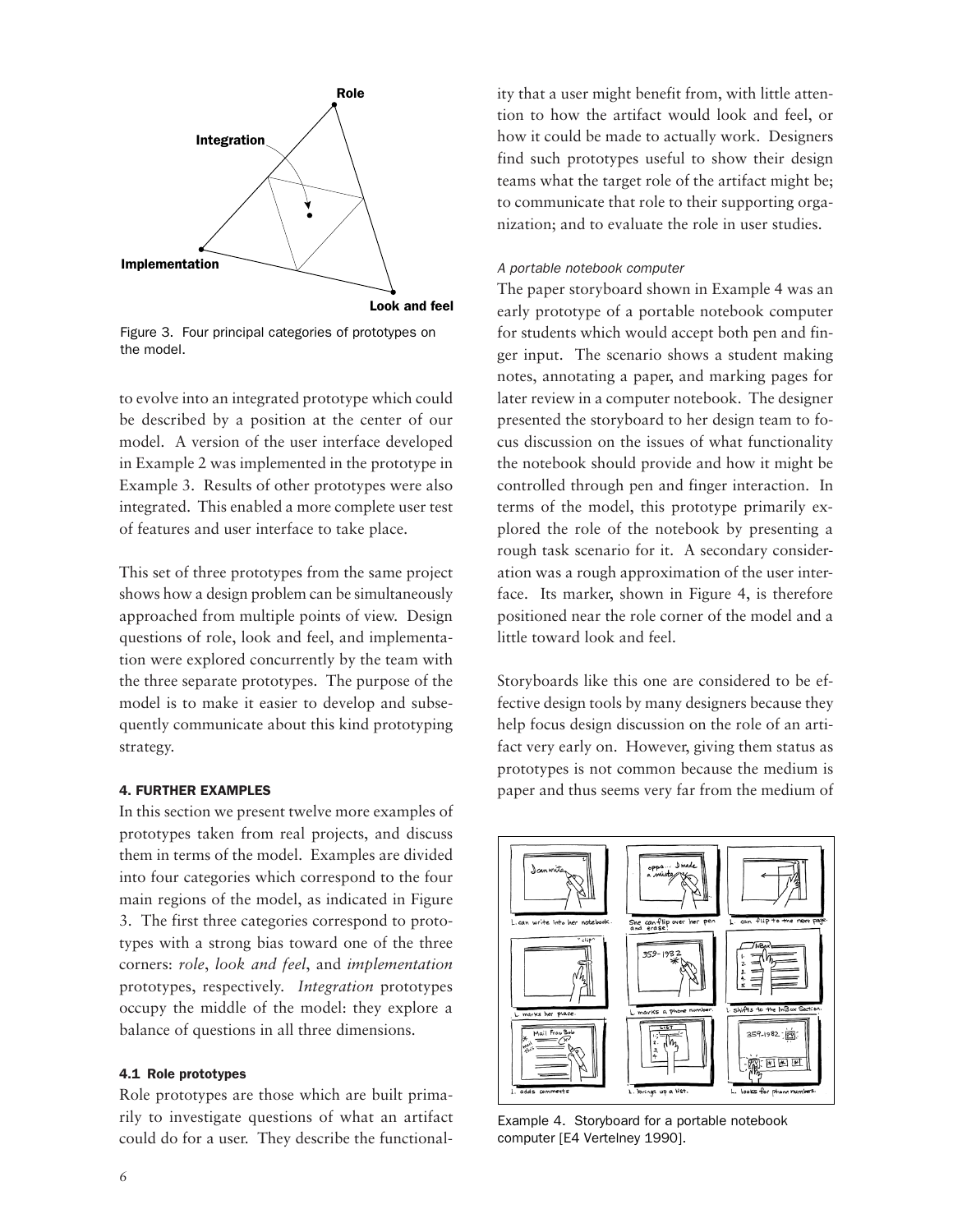

Figure 4. Relationship of role prototypes (Examples 4-7) to the model.

an interactive computer system. We consider this storyboard to be a prototype because it makes a concrete representation of a design idea and serves the purpose of asking and answering design questions. Of course, if the designer needed to evaluate a user's reaction to seeing the notebook or to using the pen-and-finger interaction, it would be necessary to build a prototype which supported direct interaction. However, it might be wasteful to do so before considering design options in the faster, lighter-weight medium of pencil and paper.

#### An operating system user interface

Example 5 shows a screen view of a prototype that was used to explore the design of a new operating system. The prototype was an interactive story: it could only be executed through a single, ordered, sequence of interactions. Clicking with a cursor on the mailbox picture opened a mail window; then



Example 5. Interactive story for an operating system interface [E5 Vertelney and Wong 1990].

clicking on the voice tool brought up a picture of some sound tools; and so on. To demonstrate the prototype, the designer sat in front of a computer and play-acted the role of a user opening her mail, replying to it, and so forth. The prototype was used in design team discussions and also demonstrated to project managers to explain the current design direction. According to the model, this prototype primarily explored the role that certain features of the operating system could play in a user's daily tasks. It was also used to outline very roughly how its features would be portrayed and how a user would interact with it. As in the previous example, the system's implementation was not explored. Its marker is shown in Figure 4.

To make the prototype, user interface elements were hand-drawn and scanned in. Transitions between steps in the scenario were made interactive in Macromedia Director. This kind of portrayal of onscreen interface elements as rough and hand-drawn was used in order to focus design discussion on the overall features of a design rather than on specific details of look and feel or implementation (Wong, 1992). Ironically, while the design team understood the meaning of the hand-drawn graphics, other members of the organization became enamored with the sketchy style to the extent that they considered using it in the final artifact. This result was entirely at odds with the original reasons for making a rough-looking prototype. This example shows how the effectiveness of some kinds of prototypes may be limited to a specific kind of audience.

### The Knowledge Navigator

Example 6 shows a scene from Apple Computer's Knowledge Navigator™ video. The video tape tells a day-in-the-life story of a professor using a futuristic notebook computer (Dubberly and Mitch, 1987). An intelligent agent named "Phil" acts as his virtual personal assistant, finding information related to a lecture, reminding him of his mother's birthday, and connecting him with other professors via video-link. The professor interacts with Phil by talking, and Phil apparently recognizes everything said as well as a human assistant would.

Based on the model, the Knowledge Navigator is identified primarily as a prototype which describes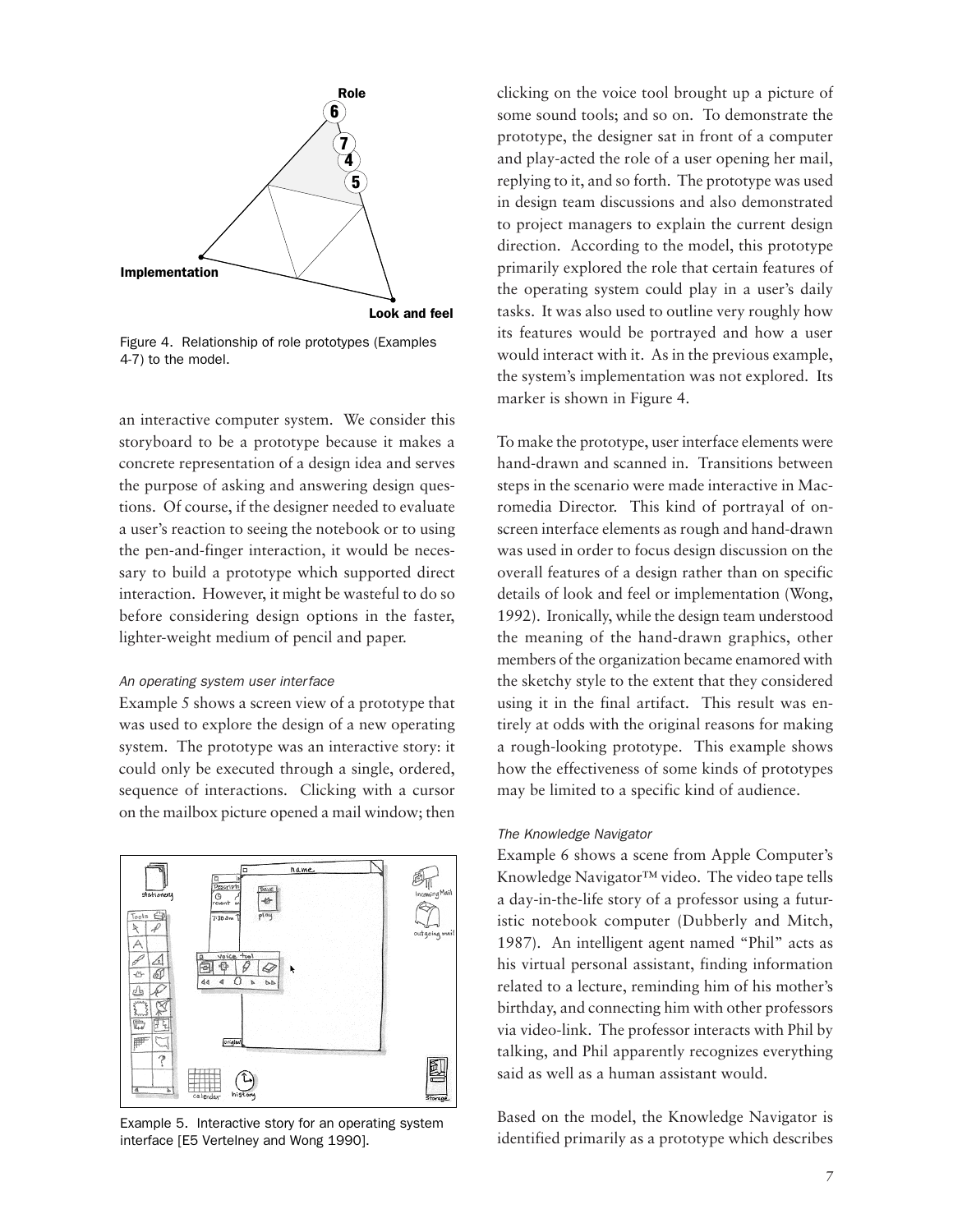

Example 6. Knowledge Navigator™ vision video for a future notebook computer [E6 Dubberly and Mitch '87].

the role that the notebook would play in such a user's life. The story is told in great detail, and it is clear that many decisions were made about what to emphasize in the role. The video also shows specific details of appearance, interaction, and performance. However, they were not intended by the designers to be prototypes of look and feel. They were merely placeholders for the actual design work which would be necessary to make the product really work. Thus its marker goes directly on the role corner (Figure 4).

Thanks to the video's special effects, the scenario of the professor interacting with the notebook and his assistant looks like a demonstration of a real product. Why did Apple make a highly produced prototype when the previous examples show that a rapid paper storyboard or a sketchy interactive prototype were sufficient for designing a role and telling a usage story? The answer lies in the kind of audience. The tape was shown publicly and to Apple employees as a vision of the future of computing. Thus the audience of the Knowledge Navigator was very broad—including almost anyone in the world. Each of the two previous role design prototypes was shown to an audience which was well informed about the design project. A rough hand-drawn prototype would not have made the idea seem real to the broad audience the video addressed: high resolution was necessary to help people concretely visualize the design. Again, while team members learn to interpret abstract kinds of prototypes accurately, less expert audiences cannot

normally be expected to understand such approximate representations.

### The Integrated Communicator

Example 7 shows an appearance model of an Integrated Communicator created for customer research into alternate presentations of new technology (ID Magazine 1995). It was one of three presentations of possible mechanical configurations and interaction designs, each built to the same high finish and accompanied by a video describing on-screen interactions. In the study, the value of each presentation was evaluated relative to the others, as perceived by study subjects during one-on-one interviews. The prototype was used to help subjects imagine such a product in the store and in their homes or offices, and thus to evaluate whether they would purchase such a product, how much they would expect it to cost, what features they would expect, etc.

The prototype primarily addresses the role of the product, by presenting carefully designed cues which imply a telephone-like role and look-and-feel. Figure 4 shows its marker near the role corner of the model. As with the Knowledge Navigator, the very high-resolution look and feel was a means of making the design as concrete as possible to a broad audience. In this case however it also enabled a basic interaction design strategy to be worked out and demonstrated. The prototype did not address implementation.



Example 7. Appearance model for the Integrated Communicator [E7 Udagawa 1995].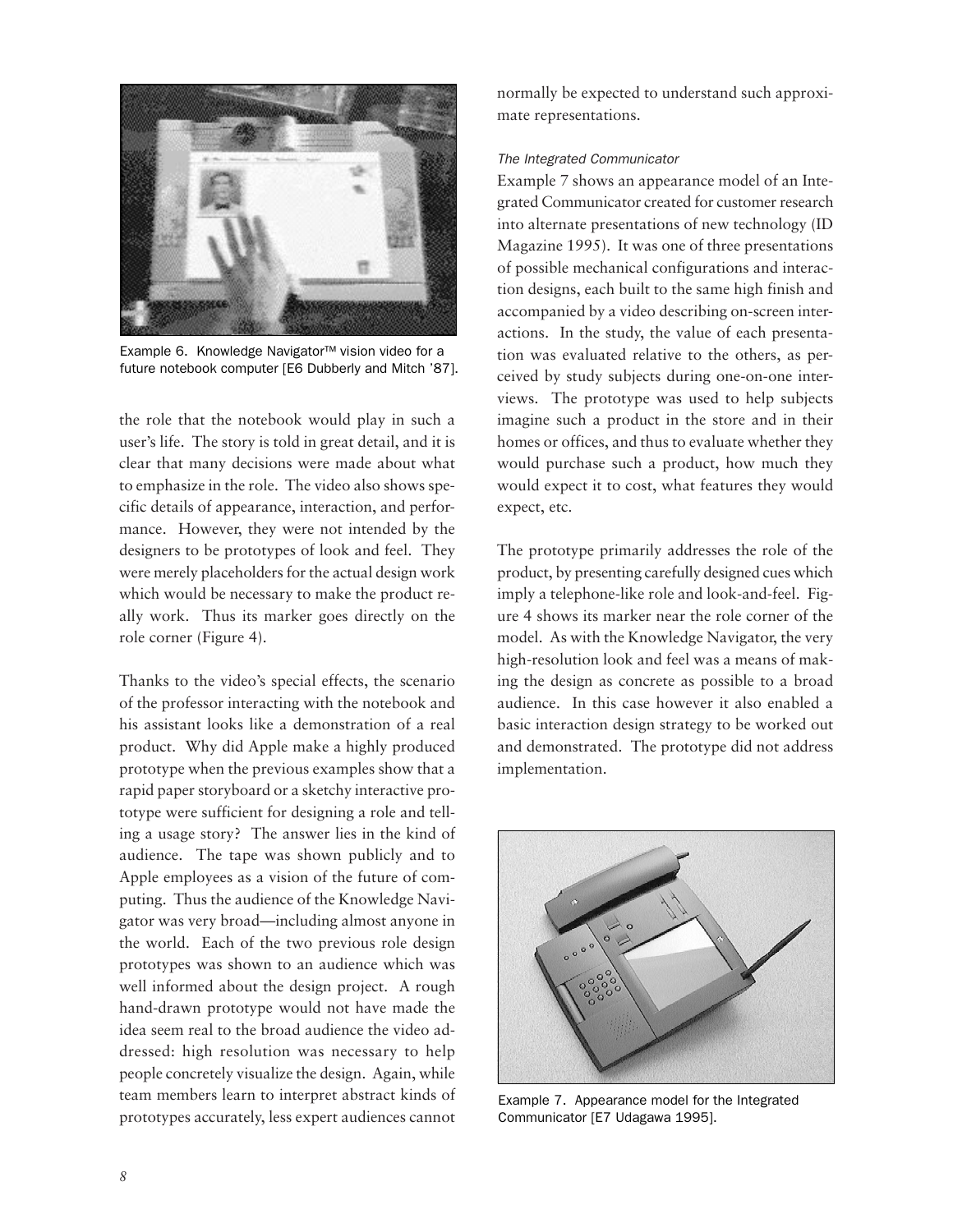The key feature of this kind of prototype is that it is a concrete and direct representation, as visually finished as actual consumer products. These attributes encourage an uncoached person to directly relate the design to their own environment, and to the products they own or see in stores. High quality appearance models are costly to build. There are two common reasons for investing in one: to get a visceral response by making the design seem "real" to any audience (design team, organization, and potential users); and to verify the intended look and feel of the artifact before committing to production tooling. An interesting side-effect of this prototype was that its directness made it a powerful prop for promoting the project within the organization.

### 4.2 Look and Feel prototypes

Look and feel prototypes are built primarily to explore and demonstrate options for the concrete experience of an artifact. They simulate what it would be like to look at and interact with, without necessarily investigating the role it would play in the user's life or how it would be made to work. Designers make such prototypes to visualize different look and feel possibilities for themselves and their design teams. They ask users to interact with them to see how the look and feel could be improved. They also use them to give members of their supporting organization a concrete sense of what the future artifact will be like.

#### A fashion design workspace

The prototype shown in Example 8 was developed to support research into collaboration tools for fashion designers (Hill et al., 1993; Scaife et al, 1994). A twenty-minute animation, it presented the concept design for a system for monitoring garment design work. It illustrated in considerable detail the translation of a proven paper-based procedure into a computer-based system with a visually rich, direct manipulation, user interface. The prototype's main purposes were to confirm to the design team that an engaging and effective look and feel could be designed for this application, and to convince managers of the possibilities of the project. It was presented to users purely for informal discussion.



Example 8. Animation of the look and feel of a fashion design workspace [E8 Hill 1992].

This is an example of a look and feel prototype. The virtue of the prototype was that it enabled a novel user interface design to be developed without having first to implement complex underlying technologies. While the role was inherited from existing fashion design practice, the prototype also demonstrated new options offered by the new computer-based approach. Thus, Figure 5 shows its marker in the look and feel area of the model.

One issue with prototypes like this one is that inexperienced audiences tend to believe them to be more functional than they are just by virtue of being shown on a computer screen. When this prototype was shown, the designers found they needed to take great care to explain that the design was not implemented.



Figure 5. Relationship of the look and feel prototypes (Examples 8-10) to the model.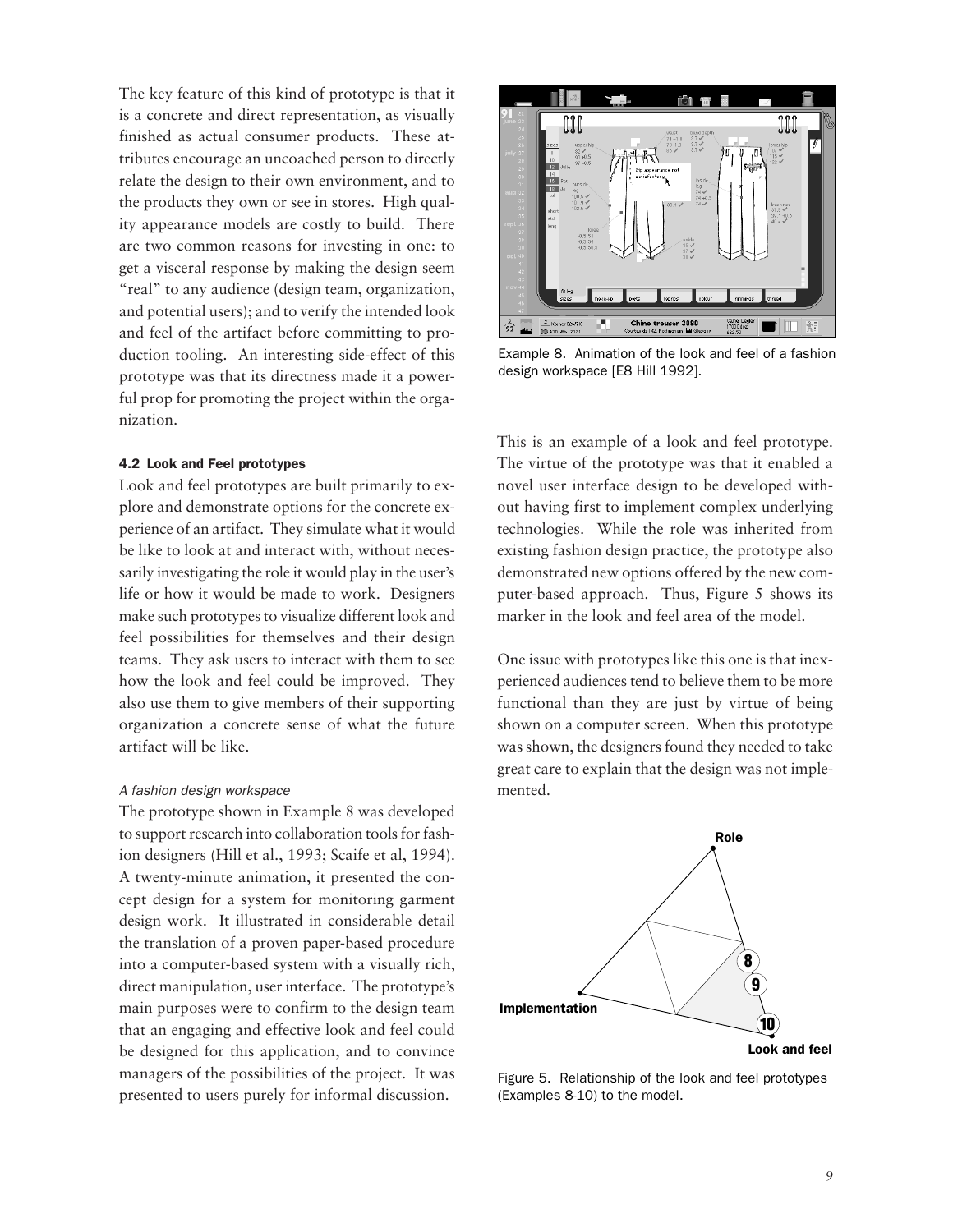# A learning toy

The "GloBall" project was a concept for a children's toy: a ball that would interact with children who played with it. Two prototypes from the project are shown, disassembled, in Example 9. The design team wanted the ball to speak back to kids when they spoke to it, and to roll towards or away from them in reaction to their movements. The two prototypes were built to simulate these functions separately. The ball on the left had a walkietalkie which was concealed in use. A hidden operator spoke into a linked walkie-talkie to simulate the ball's speech while a young child played with it. Similarly, the ball on the right had a radio-controlled car which was concealed in use. A hidden operator remotely controlled the car, thus causing the ball to roll around in response to the child's actions.

As indicated by the marker in Figure 5, both prototypes were used to explore the toy's look and feel from a child's viewpoint, and to a lesser extent to evaluate the role that the toy would play. Neither seriously addressed implementation. The designers of these very efficient prototypes wanted to know how a child would respond to a toy that appeared to speak and move of its own free will. They managed to convincingly simulate novel and difficultto-implement technologies such as speech and automotion, for minimal cost and using readily available components. By using a "man behind the curtain" (or "Wizard of Oz") technique, the designers were able to present the prototypes directly to children and to directly evaluate their effect.



Example 9. Look and feel simulation prototypes for a child's toy [E9 Bellman et al, 1993].



Example 10. Pizza-box prototype of an architect's computer [E10 Apple Design Project, 1992].

### An architect's computer

This example concerned the design of a portable computer for architects who need to gather a lot of information during visits to building sites. One of the first questions the designers explored was what form would be appropriate for their users. Without much ado they weighted the pizza box shown in Example 10 to the expected weight of the computer, and gave it to an architect to carry on a site visit. They watched how he carried the box, what else he carried with him, and what tasks he needed to do during the visit. They saw that the rectilinear form and weight were too awkward, given the other materials he carried with him, and this simple insight led them to consider of a softer form. As shown by its marker, this is an example of a rough look and feel prototype (Figure 5). Role was also explored in a minor way by seeing the context that the artifact would be used in.

The pizza box was a very efficient prototype. Spending virtually no time building it or considering options, the students got useful feedback on a basic design question—what physical form would be best for the user. From what they learned in their simple field test, they knew immediately that they should try to think beyond standard rectilinear notebook computer forms. They began to consider many different options including designing the computer to feel more like a soft shoulder bag.

# 4.3 Implementation Prototypes

Some prototypes are built primarily to answer technical questions about how a future artifact might actually be made to work. They are used to discover methods by which adequate specifications for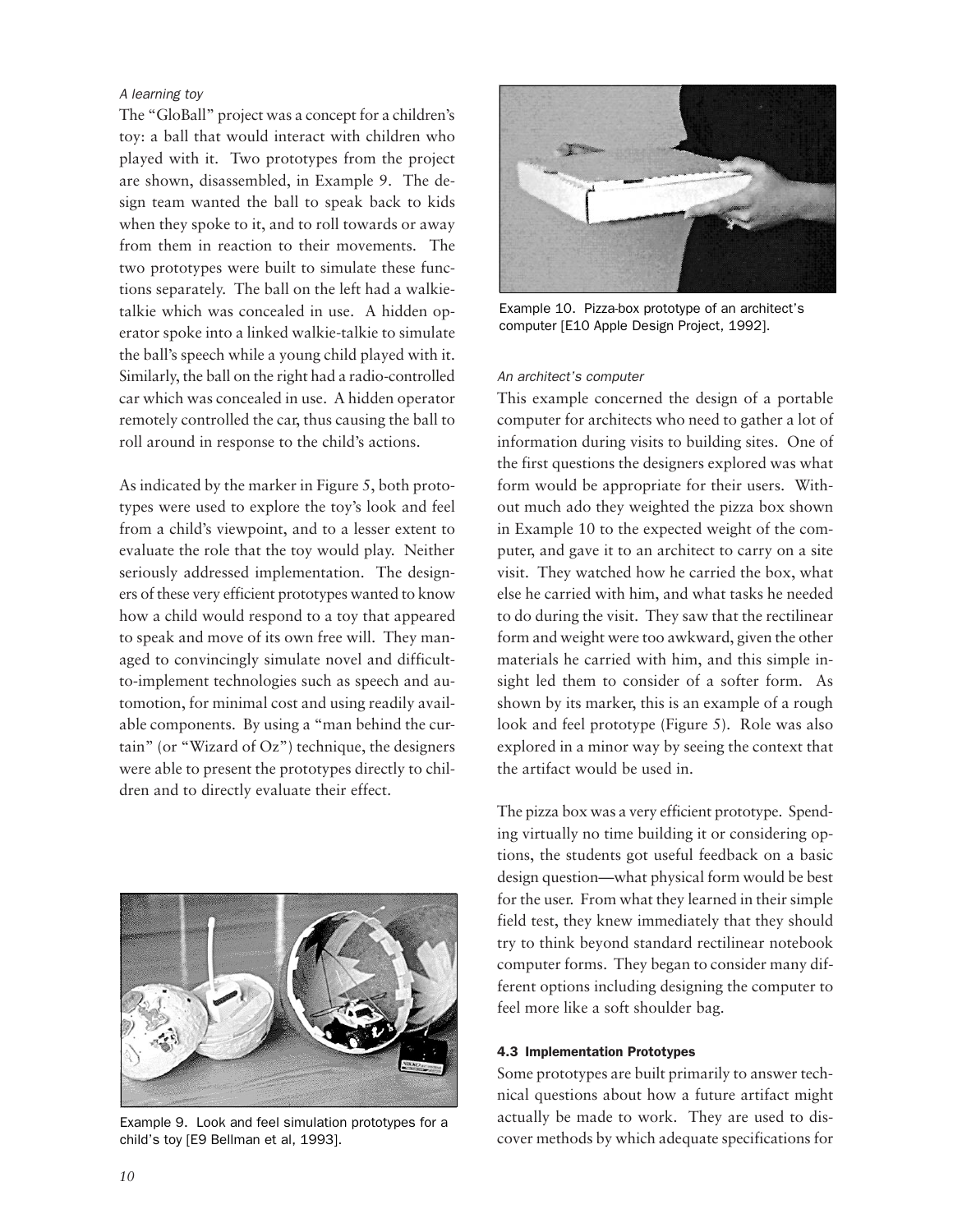the final artifact can be achieved—without having to define its look and feel or the role it will play for a user. (Some specifications may be unstated, and may include externally imposed constraints, such as the need to reuse existing components or production machinery.) Designers make implementation prototypes as experiments for themselves and the design team, to demonstrate to their organization the technical feasibility of the artifact, and to get feedback from users on performance issues.

# A digital movie editor

Some years ago it was not clear how much interactivity could be added to digital movies playing on personal computers. Example 11 shows a picture of a prototype that was built to investigate solutions to this technical challenge. It was an application, written in the C programming language to run on an Apple Macintosh computer. It offered a variety of movie data-processing functionality such as controlling various attributes of movie play. The main goal of the prototype was to allow marking of points in a movie to which scripts (which added interactivity) would be attached. As indicated by the marker in Figure 6, this was primarily a carefully planned implementation prototype. Many options were evaluated about the best way to implement its functions. The role that the functions would play was less well defined. The visible look and feel of the prototype was largely incidental: it was created by the designer almost purely to demonstrate the available functionality, and was not intended to be used by others.

This prototype received varying responses when demonstrated to a group of designers who were not



Example 11. Working prototype of a digital movie editor [E11 Degen, 1994].



Figure 6. Relationship of implementation prototypes (Examples 11 and 12 ) to the model.

members of the movie editor design team. When the audience understood that an implementation design was being demonstrated, discussion was focused productively. At other times it became focused on problems with the user interface, such as the multiple cascading menus, which were hard to control and visually confusing. In these cases, discussion was less productive: the incidental user interface got in the way of the intentional implementation.

The project leader shared some reflections after this somewhat frustrating experience. He said that part of his goal in pursuing a working prototype alone was to move the project through an organization that respected this kind of prototype more than "smoke and mirrors" prototypes—ones which only simulate functionality. He added that one problem might have been that the user interface was neither good enough nor bad enough to avoid misunderstandings. The edit list, which allowed points to be marked in movies, was a viable look and feel design; while the cascading menus were not. For the audience that the prototype was shown to, it might have been more effective to stress the fact that look and feel were not the focus of the prototype; and perhaps, time permitting, to have complemented this prototype with a separate look and feel prototype that explained their intentions in that dimension.

### A fluid dynamics simulation system

Example 12 shows a small part of the C++ program listing for a system for simulating gas flows and combustion in car engines, part of an engineer-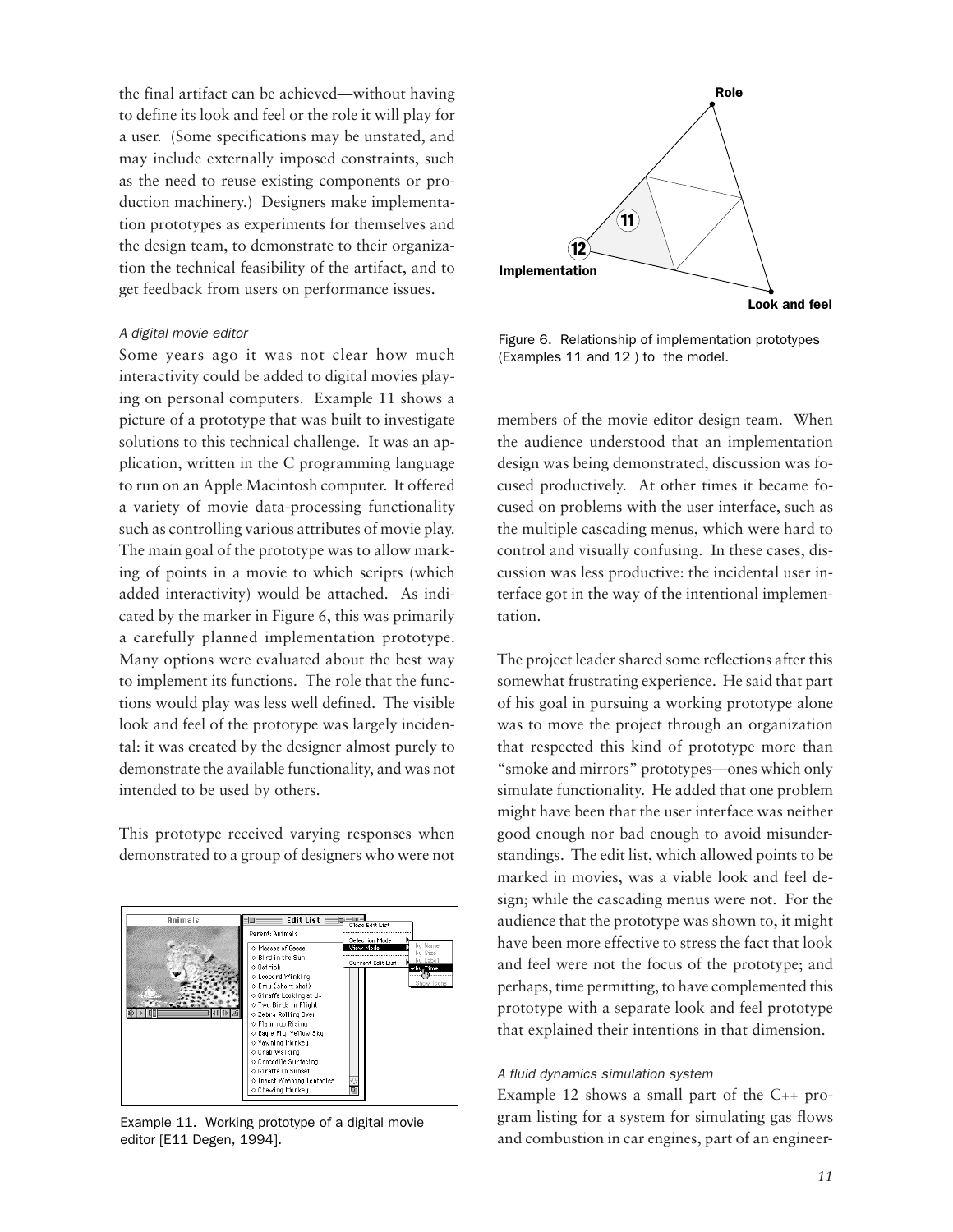```
IntList& IntList::operator=(const IntList& oldList)
{
register \log n = oldList.size;
 if (n != size) setSize(n);register int * newPtr = &values[n];
  register int * oldPtr = &oldList.values[n];
  while (n-) *-newPtr = *-oldPr;return *this;
}
```
Example 12. C++ program sample from a fluid dynamics simulation system [E12 Hill, 1993].

ing research project (Hill, 1993). One goal of this prototype was to demonstrate the feasibility of object-oriented programming using the C++ language in place of procedural programs written in the older FORTRAN language. Object-oriented programming can in theory lead to increased software reuse, better reliability and easier maintenance. Since an engine simulation may take a week to run on the fastest available computers and is extremely memory-intensive, it was important to show that the new approach did not incur excessive performance or memory overheads. The program listing shown was the implementation of the operation to copy one list of numbers to another. When tested, it was shown to be faster than the existing FORTRAN implementation. The prototype was built primarily for the design team's own use, and eventually used to create a deployable system. The marker in Figure 6 indicates that this prototype primarily explored implementation.

Other kinds of implementation prototypes include demonstrations of new algorithms (e.g., a graphical rendering technique or a new search technology), and trial conversions of existing programs to run in new environments (e.g., converting a program written in the C language to the Java language).

Implementation prototypes can be hard to build, and since they actually work, it is common for them to find their way directly into the final system. Two problems arise from this dynamic: firstly, programs developed mainly to demonstrate feasibility may turn out in the long term to be difficult to maintain and develop; and secondly, their temporary user interfaces may never be properly redesigned before the final system is released. For these reasons it is often desirable to treat even implementation prototypes as disposable, and to migrate successful implementation designs to a new integrated prototype as the project progresses.

# 4.4 Integration prototypes

Integration prototypes are built to represent the complete user experience of an artifact. Such prototypes bring together the artifact's intended design in terms of role, look and feel, and implementation. Integrated prototypes help designers to balance and resolve constraints arising in different design dimensions; to verify that the design is complete and coherent; and to find synergy in the design of the integration itself. In some cases the integration design may become the unique innovation or feature of the final artifact. Since the user's experience of an artifact ultimately combines all three dimensions of the model, integration prototypes are most able to accurately simulate the final artifact. Since they may need to be as complex as the final artifact, they are the most difficult and time consuming kinds of prototypes to build. Designers make integration prototypes to understand the design as a whole, to show their organizations a close approximation to the final artifact, and to get feedback from users about the overall design.

# The Sound Browser

The "SoundBrowser" prototype shown in Example 13 was built as part of a larger project which investigated uses of audio for personal computer users (Degen et al, 1992). The prototype was built in C



Figure 7. Relationship of integration prototypes (Examples 13-15) to the model.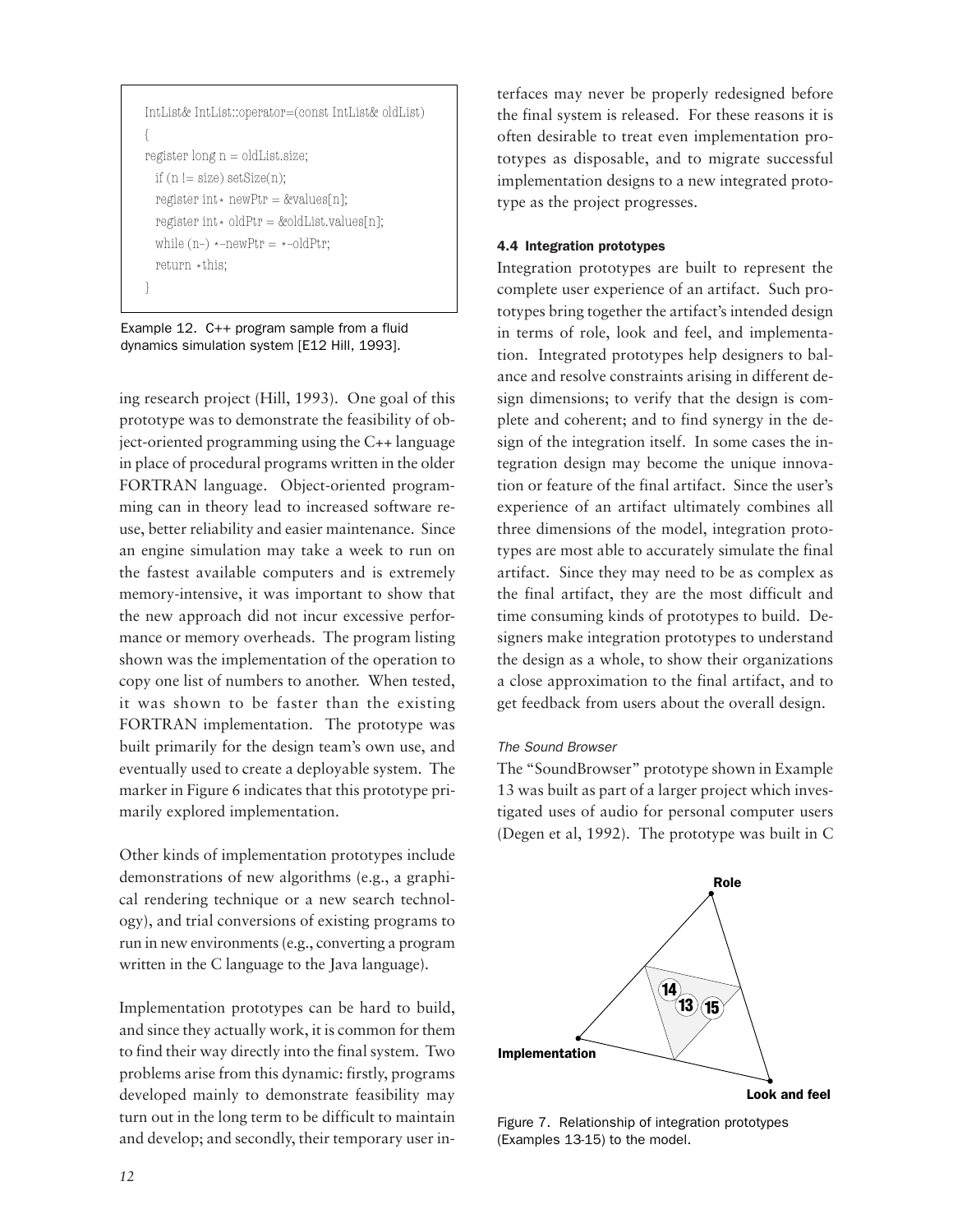to run on a Macintosh. It allowed a user to browse digital audio data recorded on a special personal tape recorder equipped with buttons for marking points in the audio. The picture shows the SoundBrowser's visual representation of the audio data, showing the markers below the sound display. A variety of functions were provided for reviewing sound, such as high-speed playback and playback of marked segments of audio.

This prototype earns a position right in the center of the model, as shown in Figure 7. All three dimensions of the model were explored and represented in the prototype. The role of the artifact was well thought-out, being driven initially by observations of what users currently do to mark and play back audio, and then by iteratively designed scenarios of how it might be done more efficiently if electronic marking and viewing functions were offered. The look and feel of the prototype went through many visual design iterations. The implementation was redesigned several times to meet the performance needs of the desired high-speed playback function.

When the SoundBrowser was near completion it was prepared for a user test. One of the features which the design team intended to evaluate was the visual representation of the sound in the main window. They wanted to show users several alternatives to understand their preferences. The programmer who built the SoundBrowser had developed most of the alternatives. In order to refine these and explore others, two other team members copied screen-shots from the tool into a pixel-painting application, where they experimented with modifications. This was a quick way to try out different visual options, in temporary isolation from other aspects of the artifact. It was far easier to do this in a visual design tool than by programming in C. When finished, the new options were programmed



Example 13. Integrated prototype of a sound browser [E13 Degen 1993].



Example 14. Integration prototype of the "pile" metaphor for information retrieval [E14 Rose, 1993].

into the integrated prototype. This example shows the value of using different tools for different kinds of design exploration, and how even at the end of a project simple, low-fidelity prototypes might be built to solve specific problems.

### The Pile Metaphor

The prototype shown in Example 14 was made as part of the development of the "pile" metaphor—a user interface element for casual organization of information (Mander et al, 1992, Rose et al, 1993). It represented the integration of designs developed in several other prototypes which independently explored the look and feel of piles, "content-aware" information retrieval, and the role that piles could play as a part of an operating system. In the pile metaphor, each electronic document was represented by a small icon or "proxy", several of which were stacked to form a pile. The contents of the pile could be quickly reviewed by moving the arrow cursor over it. While the cursor was over a particular document, the "viewing cone" to the right displayed a short text summary of the document.

This prototype was shown to designers, project managers, and software developers as a proof of concept of the novel technology. The implementation design in this prototype might have been achieved with virtually no user interface: just text input and output. However, since the prototype was to be shown to a broad audience, an integrated style of prototype was chosen, both to communicate the implementation point and to verify that the piles representation was practically feasible. It helped greatly that the artifact's role and look and feel could be directly inherited from previous prototypes. Figure 7 shows its marker on the model.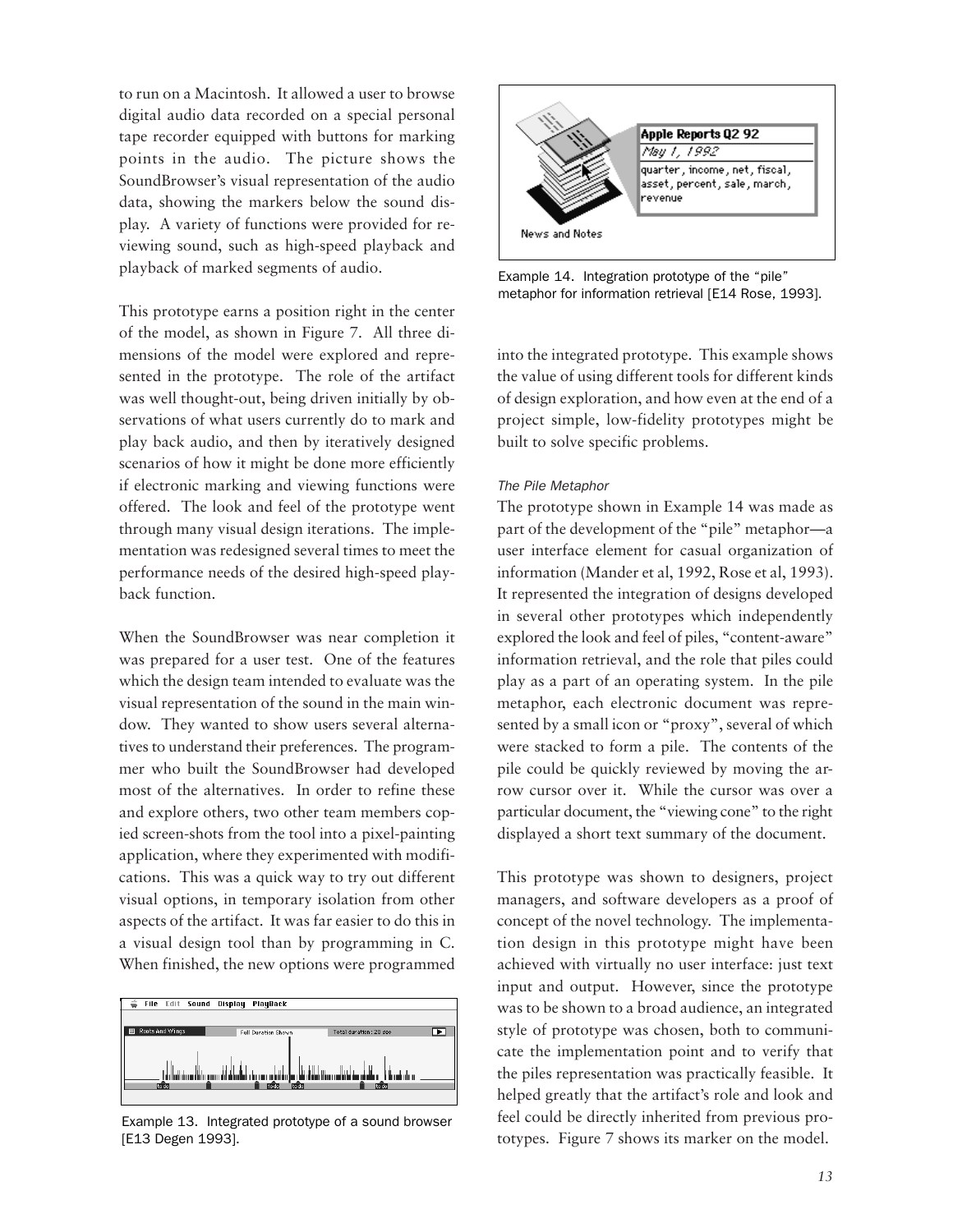### A garment history browser

The prototype in Example 15 was a working system which enabled users to enter and retrieve snippets of information about garment designs via a visually rich user interface (Hill et al, 1993; Scaife et al, 1994). The picture shows the query tool which was designed to engage fashion designers and provide memorable visual cues. The prototype was designed for testing in three corporations with a limited set of users' actual data, and presented to users in interviews. It was briefly demonstrated, then users were asked to try queries and enter remarks about design issues they were currently aware of.

This prototype was the end-result of a progression from an initial focus on role (represented by verbal usage scenarios), followed by rough look and feel prototypes and an initial implementation. Along the way various ideas were explored, refined or rejected. The working tool, built in Allegiant SuperCard™, required two months' intensive work by two designers. In retrospect the designers had mixed feelings about it. It was highly motivating to users to be able to manipulate real user data through a novel user interface, and much was learned about the design. However, the designers also felt that they had to invest a large amount of time in making the prototype, yet had only been able to support a very narrow role compared to the breadth shown in the animation shown in Example 8. Many broader design questions remained unanswered.



Example 15. Integrated prototype of a garment history browser [E15 Hill and Kamlish 1992].



- 1. 3D space-planning (role)
- 2. 3D space-planning (look and feel)
- 3. 3D space-planning (implementation)
- 4. Storyboard for portable notebook computer
- 5. Interactive story, operating system user interface
- 6. Vision video, notebook computer
- 7. Appearance model, integrated communicator
- 8. Animation, fashion design workspace
- 9. Look and feel simulation, child's toy
- 10. Pizza-box, architect's computer
- 11. Working prototype, digital movie editor
- 12. C++ program listing, fluid dynamics simulation
- 13. Integrated prototype, sound browser
- 14. Integrated prototype, pile metaphor
- 15. Integrated prototype, garment history browser

Figure 8. Relationship of all examples to the model.

### 5. SUMMARY

In this chapter, we have proposed a change in the language used by designers to think and talk about prototypes of interactive artifacts. Much current terminology centers on attributes of prototypes themselves: the tools used to create them, or how refined-looking or -behaving they are. Yet tools can be used in many different ways, and resolution can be misleading. We have proposed a shift in attention to focus on questions about the design of the artifact itself: What role will it play in a users life? How should it look and feel? How should it be implemented? The model that we have introduced can be used by designers to divide any design problem into these three classes of questions, each of which may benefit from a different approach to prototyping.

We have described a variety of prototypes from real projects, and have shown how the model can be used to communicate about their purposes. Several practical suggestions for designers have been raised by the examples: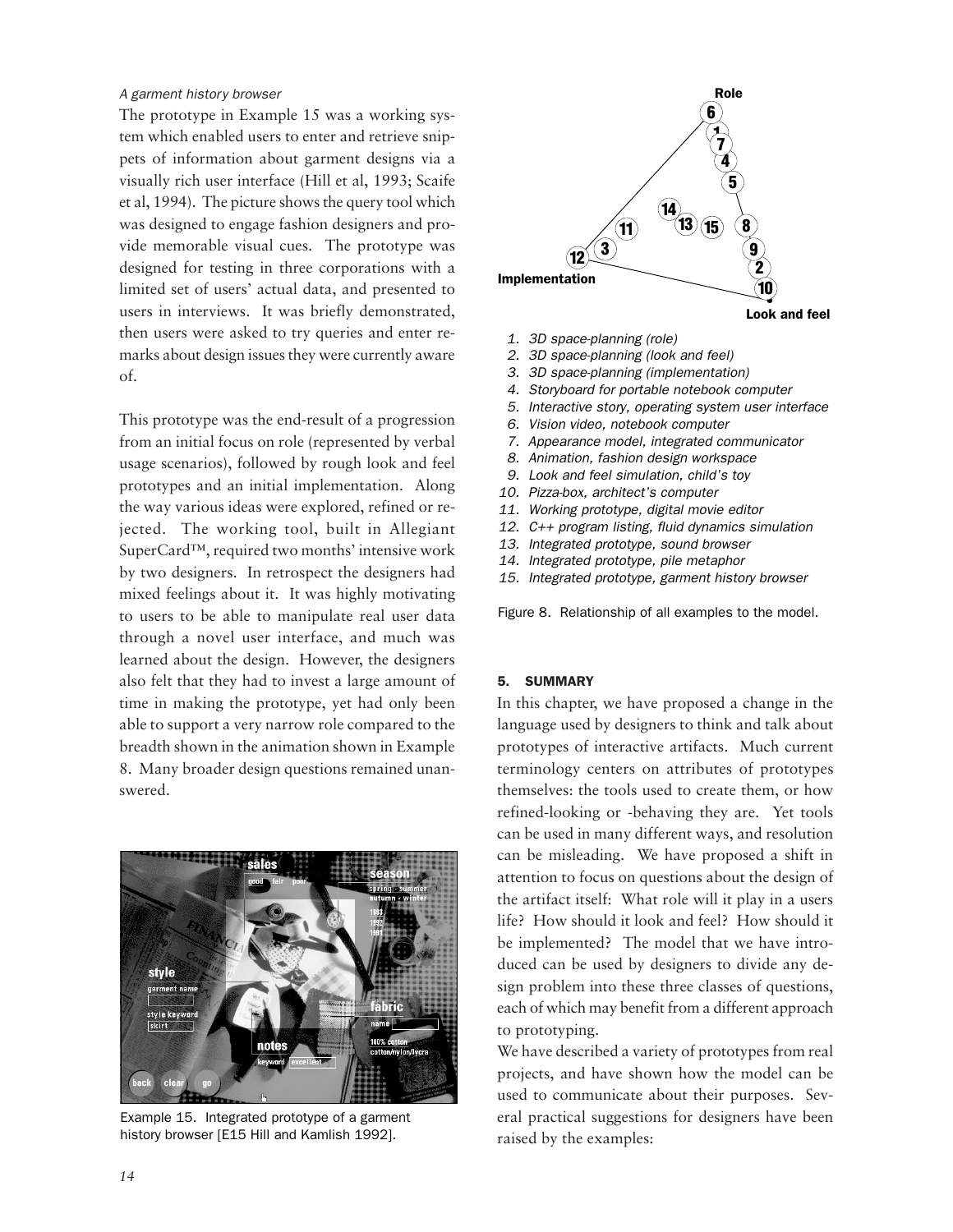• *Define "prototype" broadly.* Efficient prototypes produce answers to their designers' most important questions in the least amount of time. Sometimes very simple representations make highly effective prototypes: e.g., the pizza-box prototype of an architect's computer [Example 10] and the storyboard notebook [Example 1]. We define a prototype as any representation of a design idea—regardless of medium; and designers as the people who create them—regardless of their job titles.

• *Build multiple prototypes.* Since interactive artifacts can be very complex, it may be impossible to create an integrated prototype in the formative stages of a project, as in the 3D space-planning example [Examples 1, 2, and 3]. Choosing the right focused prototypes to build is an art in itself. Be prepared to throw some prototypes away, and to use different tools for different kinds of prototypes.

• *Know your audience.* The necessary resolution and fidelity of a prototype may depend most on the nature of its audience. A rough role prototype such as the interactive storyboard [Example 4] may work well for a design team but not for members of the supporting organization. Broader audiences may require higher-resolution representations. Some organizations expect to see certain kinds of prototypes: implementation designs are often expected in engineering departments, while look-and-feel and role prototypes may rule in a visual design environment.

• *Know your prototype; prepare your audience.* Be clear about what design questions are being explored with a given prototype—and what are not. Communicating the specific purposes of a prototype to its audience is a critical aspect of its use. It is up to the designer to prepare an audience for viewing a prototype. Prototypes themselves do not necessarily communicate their purpose. It is especially important to clarify what is and what is not addressed by a prototype when presenting it to any audience beyond the immediate design team.

By focusing on the purpose of the prototype—that is, on what it prototypes—we can make better decisions about the kinds of prototypes to build. With a clear purpose for each prototype, we can better use prototypes to think and communicate about design.

# 6. ACKNOWLEDGMENTS

Special thanks are due to Thomas Erickson for guidance with this chapter, and to our many colleagues whose prototypes we have cited, for their comments on early drafts. We would also like to acknowledge S. Joy Mountford whose leadership of the Human Interface Group at Apple created an atmosphere in which creative prototyping could flourish. Finally, thanks to James Spohrer, Lori Leahy, Dan Russell, and Donald Norman at Apple Research Labs for supporting us in writing this chapter.

### 6.1 Prototype Credits

We credit here the principal designer and design team of each example prototype shown.

[E1] Stephanie Houde, [E2] Stephanie Houde, [E3] Michael Chen. © Apple Computer, Inc., 1990. Project team: Penny Bauersfeld, Michael Chen, Lewis Knapp (project leader), Laurie Vertelney and Stephanie Houde.

[E4] Laurie Vertelney. © Apple Computer Inc., 1990. Project team: Michael Chen, Thomas Erickson, Frank Leahy, Laurie Vertelney (project leader).

[E5] Laurie Vertelney and Yin Yin Wong. © Apple Computer Inc., 1990. Project team: Richard Mander, Gitta Salomon (project leader), Ian Small, Laurie Vertelney, Yin Yin Wong.

[E6] Hugh Dubberly and Doris Mitch. © Apple Computer, Inc., 1987. The Knowledge Navigator. (Video.)

[E7] Masamichi Udagawa. © Apple Computer Inc., 1995. Project team: Charles Hill, Heiko Sacher, Nancy Silver, Masamichi Udagawa.

[E8] Charles Hill. © Royal College of Art, London, 1992. Project team: Gillian Crampton Smith, Eleanor Curtis, Charles Hill (Royal College of Art), Mike Scaife (Sussex University), and Philip Joe (IDEO, London). [E9] Tom Bellman, Byron Long, Abba Lustgarten. University of Toronto, Apple Design Project. © Apple Computer Inc., 1993.

[E10] Apple Design Project. © Apple Computer, Inc., 1992.